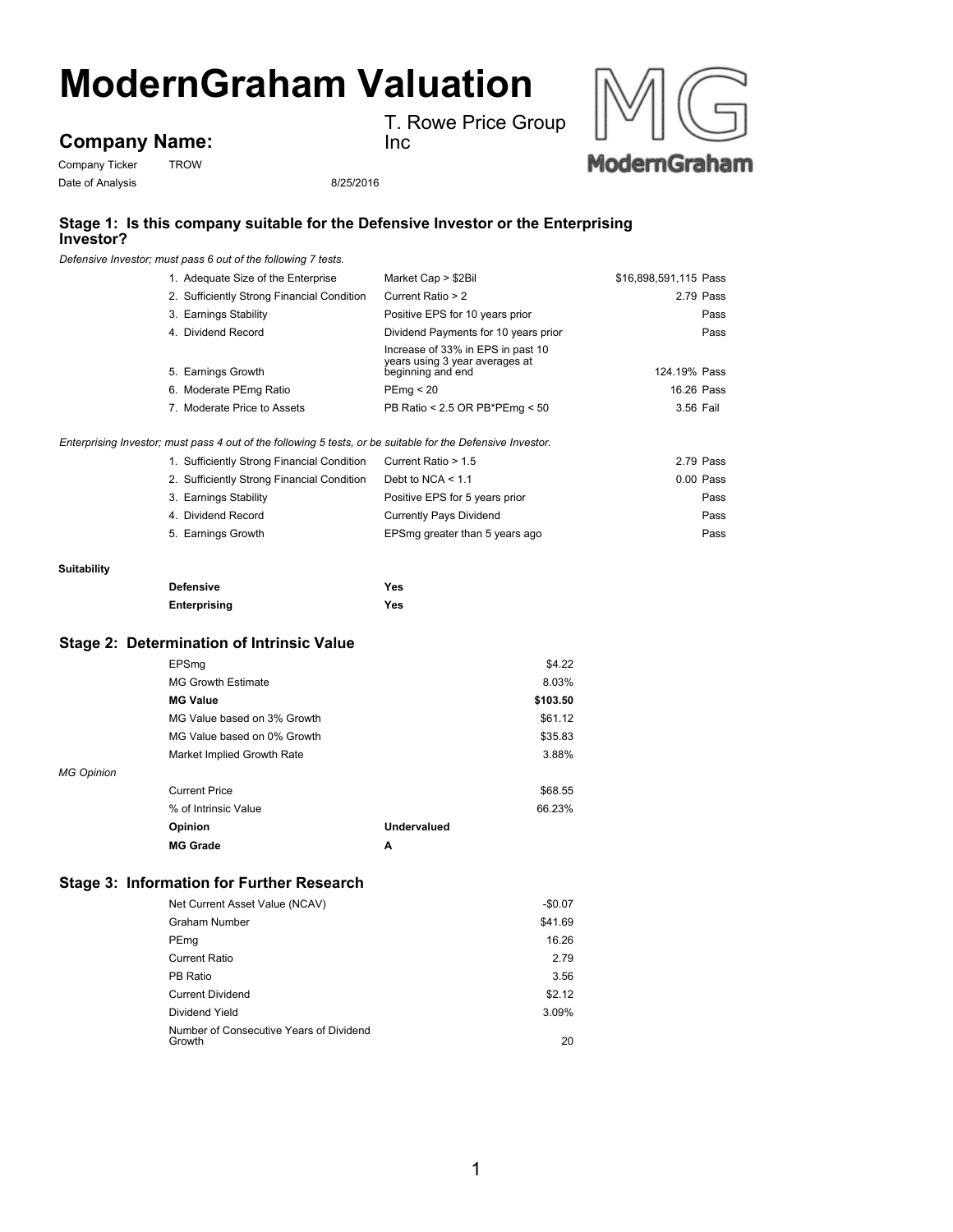Useful Links: ModernGraham tagged articles Morningstar Google Finance MSN Money Yahoo Finance Seeking Alpha GuruFocus SEC Filings

| <b>EPS History</b>                  |        | <b>EPSmg History</b>                 |                 |
|-------------------------------------|--------|--------------------------------------|-----------------|
| <b>Next Fiscal Year</b><br>Estimate |        | \$3.98 Next Fiscal Year Estimate     | \$4.22          |
| Dec2015                             | \$4.63 | Dec2015                              |                 |
|                                     |        |                                      | \$4.18          |
| Dec2014                             | \$4.55 | Dec2014                              | \$3.79          |
| Dec2013                             | \$3.90 | Dec2013                              | \$3.23          |
| Dec2012                             | \$3.36 | Dec2012                              | \$2.75          |
| Dec2011                             | \$2.92 | Dec2011                              | \$2.38          |
| Dec2010                             | \$2.53 | Dec2010                              | \$2.09          |
| Dec2009                             | \$1.65 | Dec2009                              | \$1.87          |
| Dec2008                             | \$1.82 | Dec2008                              | \$1.92          |
| Dec2007                             | \$2.40 | Dec2007                              | \$1.85          |
| Dec2006                             | \$1.90 | Dec2006                              | \$1.47          |
| Dec2005                             | \$1.58 | Dec2005                              | \$1.19          |
| Dec2004                             | \$1.26 | Dec2004                              | \$0.98          |
| Dec2003                             | \$0.88 | Dec2003                              | \$0.85          |
| Dec2002                             | \$0.76 | Dec2002                              | \$0.83          |
| Dec2001                             | \$0.76 | Dec2001                              | \$0.84          |
| Dec2000                             | \$1.04 | Dec2000                              | \$0.83          |
| Dec1999                             |        | \$0.93 Balance Sheet Information     | 6/1/2016        |
| Dec1998                             |        | \$0.67 Total Current Assets          | \$1,702,600,000 |
| Dec1997                             |        | \$0.57 Total Current Liabilities     | \$610,400,000   |
| Dec1996                             |        | \$0.40 Long-Term Debt                | \$0             |
|                                     |        | <b>Total Assets</b>                  | \$6,581,700,000 |
|                                     |        | Intangible Assets                    | \$665,700,000   |
|                                     |        | <b>Total Liabilities</b>             | \$1,720,800,000 |
|                                     |        | Shares Outstanding (Diluted Average) | 252,100,000     |